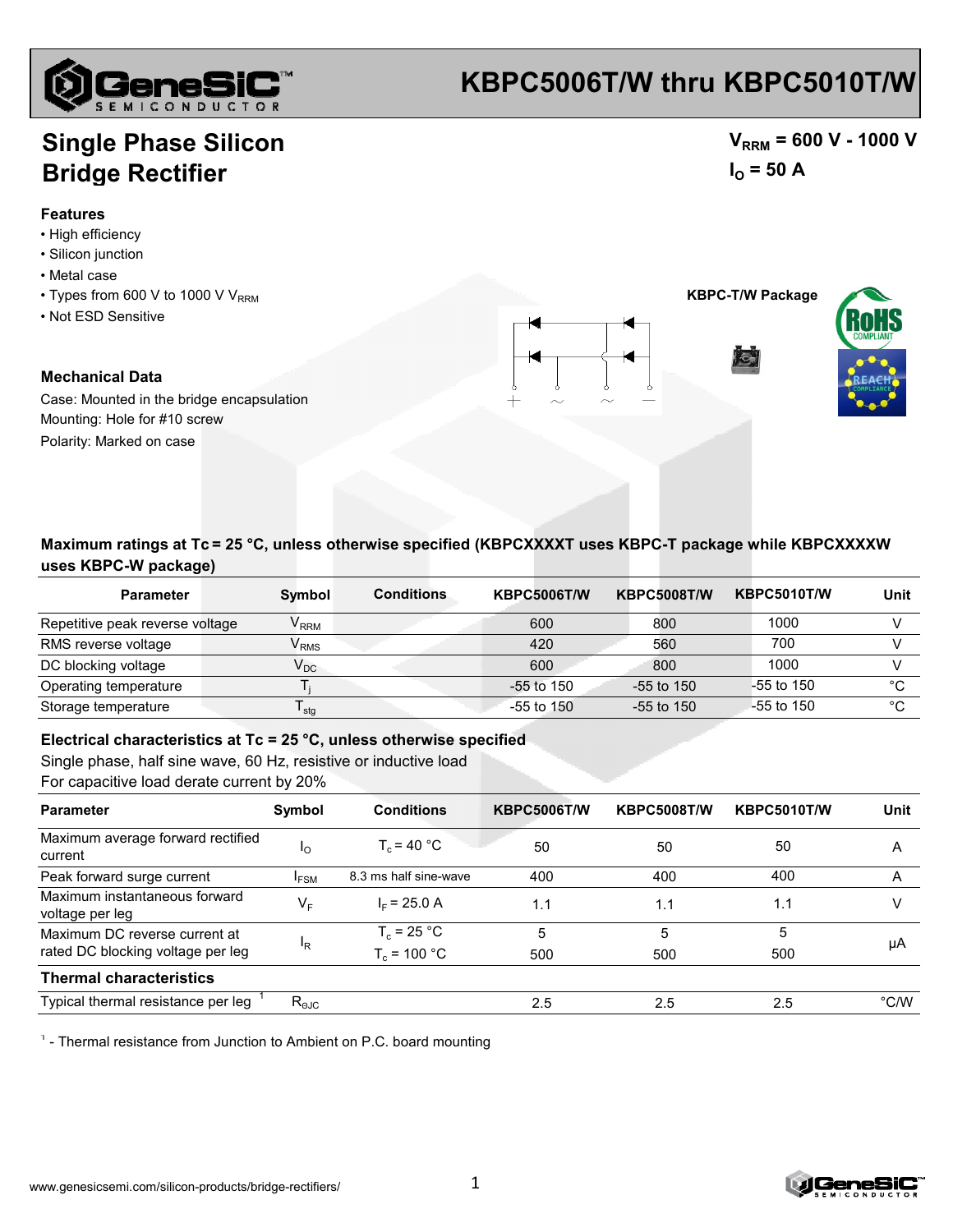

# **KBPC5006T/W thru KBPC5010T/W**